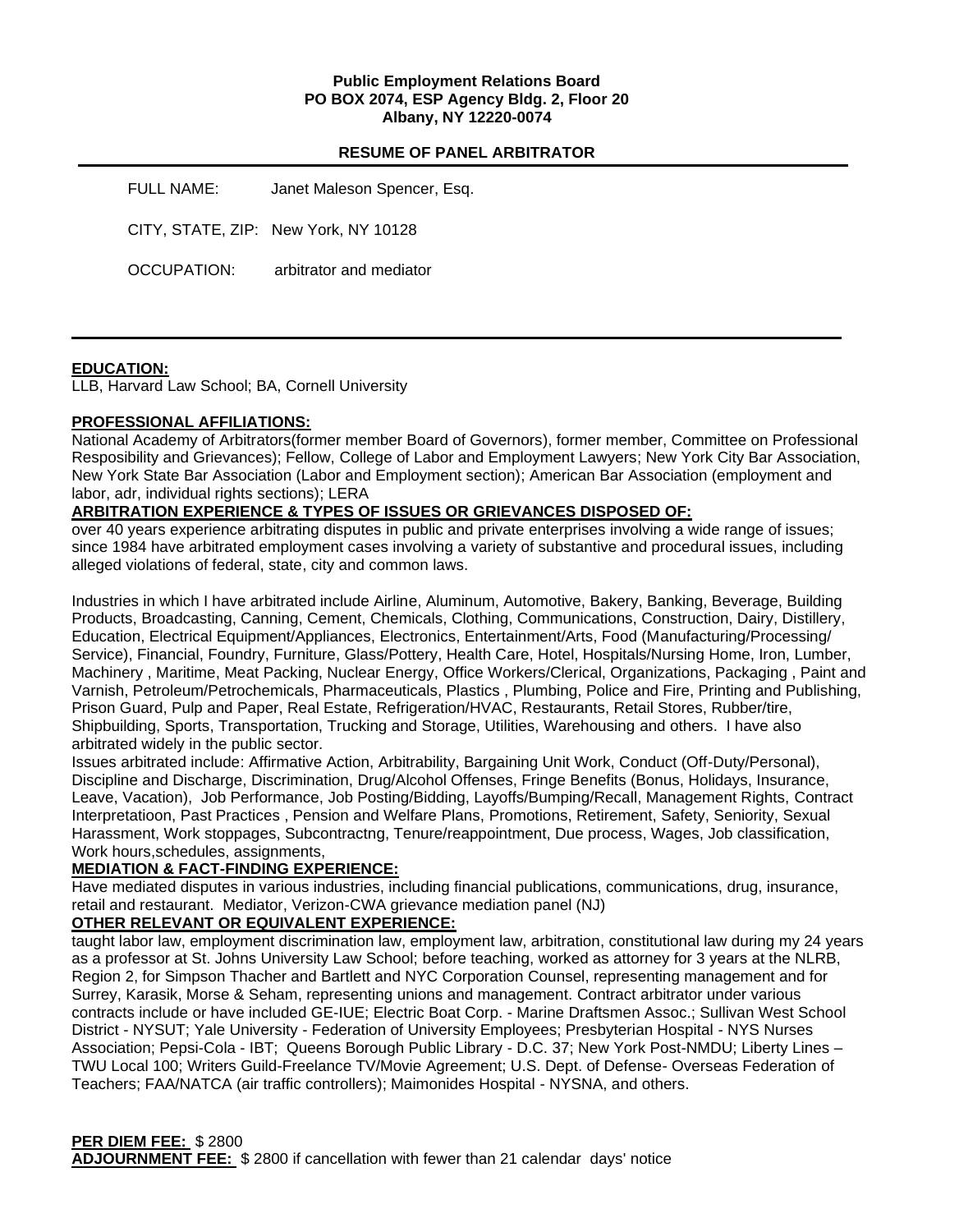**SUBMITTED BY ARBITRATOR Janet M. Spencer ON December 2, 2020**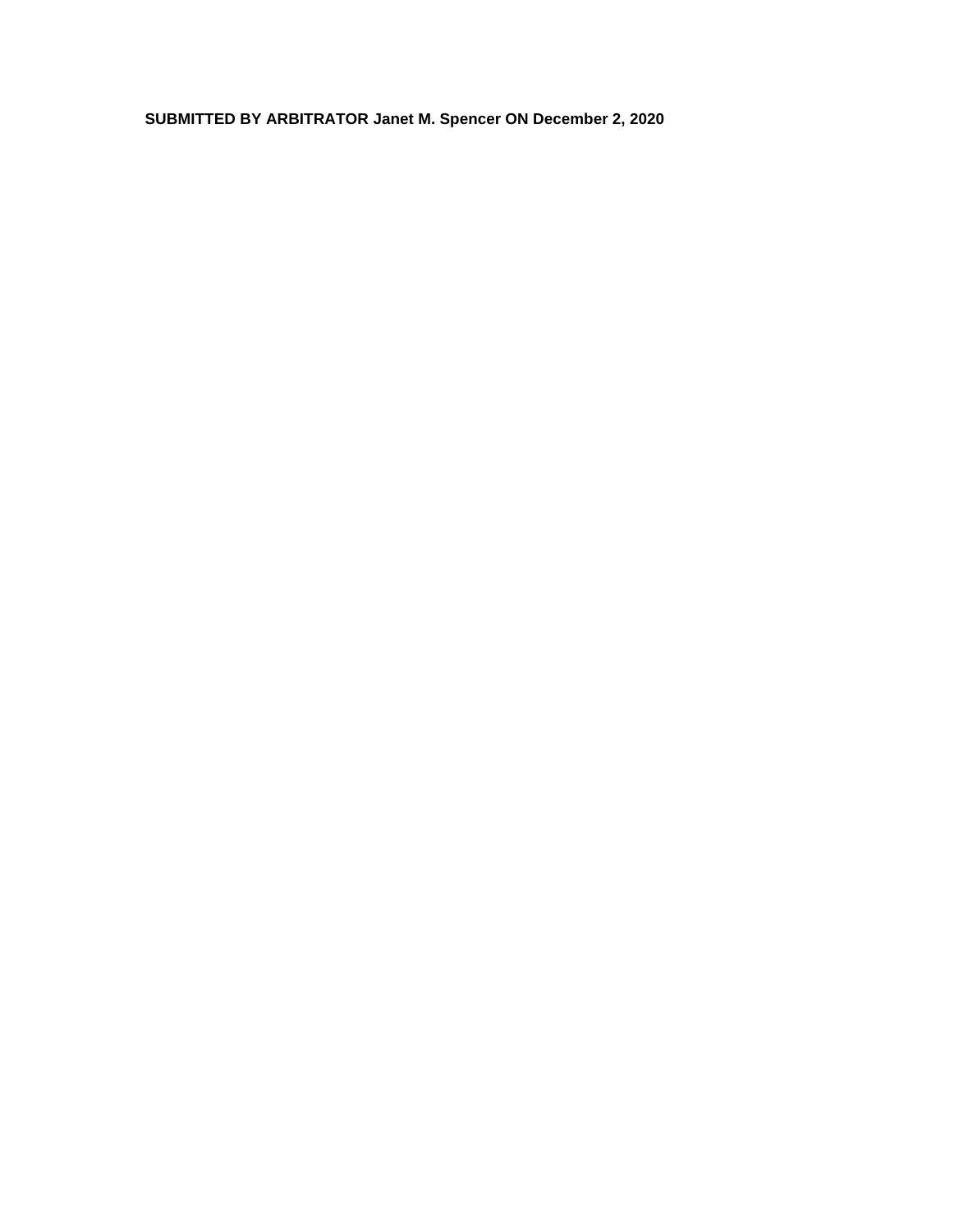### **Public Employment Relations Board PO BOX 2074, ESP Agency Bldg. 2, Floor 20 Albany, NY 12220-0074**

# **BILLING DISCLOSURE STATEMENT**

ARBITRATOR'S NAME:

## **Janet Maleson Spencer, Esq.**

The following is a description of my fees and expenses:

### A) HEARING TIME.

- (1) My per diem is \$2800 for each day or any part thereof spent hearing a case.
- (2) If a hearing day exceeds hours, I charge:
	- $\Box$ a second full per diem  $\Box$ a prorated per diem

 $\boxtimes$ no additional charge  $\Box$ other (describe) :

(3) Additional comments:

## B) STUDY TIME.

- (1) I charge \$ 2800 for each day spent in preparation of the opinion and award.
- (2) This charge  $\boxtimes$  will  $\Box$  will not be prorated for partial days devoted to such preparation.
- (3) Additional comments:

#### C) TRAVEL TIME AND EXPENSES.

(1) When travel time plus hearing time exceeds 0 hours in a calendar day:

 $\Box$  Not applicable (no additional charge)

 $\boxtimes$  I charge as follows (describe): may charge pro-rated per diem when required travel cannot reasonably be completed on day of hearing

(2) I charge for actual, travel-related expenses incurred in connection with the case  $\boxtimes$ YES  $\Box$  NO.

Where appropriate, a mileage charge for auto travel will be billed at:

| $\boxtimes$ Prevailing IRS rate | $\Box$ Other (describe): |
|---------------------------------|--------------------------|
|---------------------------------|--------------------------|

(3) When the scheduled hearing day(s) requires an overnight stay:

There is no charge, other than for lodging and subsistence.

- $\boxtimes$ I charge as follows (describe): reasonable actual expenses
- (4) Additional Comments: